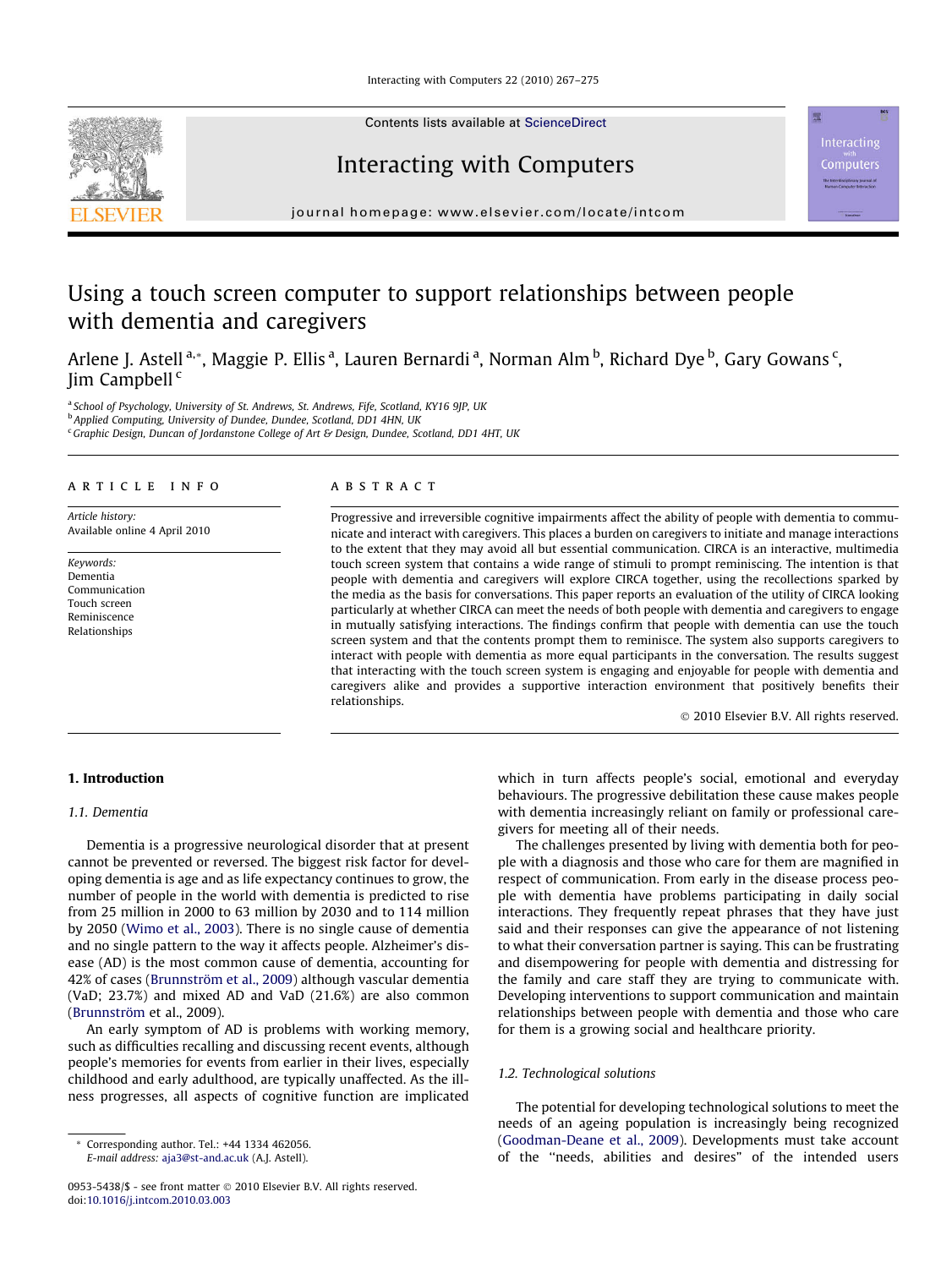([Goodman-Deane](#page-8-0) et al., 2009), especially in respect of those with cognitive impairments, which can interfere both with their ability to participate in the development process and their ability to use the technology once created ([Astell et al., 2009\)](#page-8-0).

The past decade has witnessed a revolution in the way we communicate and conduct social interactions. From instant messaging through both Short Message Service (SMS; i.e. ''texting") and Multimedia Message Service (MMS: e.g. Skpe<sup>TM</sup>, iChat<sup>TM</sup>) to social network sites such as to FaceBook™ and Bebo™, technological means of communicating and interacting have exploded into all aspects of daily life. The concept of online communities has spread beyond hardcore gamers to all sectors of the population with the rise of YouTube $TM$ , as many thousands of people upload videos every day. Similarly, thousands more share their lives with the rest of the world by blogging and tweeting.

Whilst younger people are at the forefront of driving and adopting many of these developments, the relevance for engaging and supporting older people has not been unrecognized. For e.g. the potential for social interactions across the Internet is being harnessed through intergenerational activities such as online gaming [\(Khoo](#page-8-0) [et al., 2007\)](#page-8-0). One e.g. is the ''Age Invaders" system, designed to facilitate intergenerational family entertainment by enabling one or two different generations to play games together from different locations ([Khoo et al., 2009\)](#page-8-0). This system is interesting in that it takes account of both differences in game playing ability due to age and experience and changes in cognitive ability associated with age [\(Khoo](#page-8-0) et al., 2009). For e.g. in the Space Invaders game, the system allows older players more time to react to rockets fired by younger players [\(Mixed](#page-8-0) Reality, 2009).

''Age Invaders" highlights the potential for developing systems for the ageing population that take account of specific user needs. The working memory problems of older people with dementia make it very difficult for them to learn new information and use it explicitly. Therefore, any technological solution to support them in communication with caregivers must take account of their memory difficulties, whilst maximizing their unaffected abilities. Essentially, the aim is to develop cognitive prostheses that ''leverage and extend human intellectual capacities... [develop] systems that fit the human and machine components together in ways that synergistically exploit their respective strengths and mitigate their respective weaknesses" (Institute for Human and Machine Cognition: IHMC). To be maximally useful for people with cognitive impairments such developments must be designed to reflect individual needs [\(Cole, 2006](#page-8-0)).

Technological solutions to the cognitive problems associated with dementia have to date focused around cognitive rehabilitation and training (e.g. [Butti et al.,](#page-8-0) 1998; Schreiber, 1999) rather than communication. However, examples of cognitive prostheses specifically aimed at promoting and supporting communication can be found in the Augmentative and Alternative Communication (AAC) field. AAC interventions have mostly been developed in respect of developmental and acquired brain injury using both aided and unaided systems. Unaided AAC systems are communication techniques that do not require equipment, but instead are based around nonverbal aspects of social interaction such as gestures, facial expression and pantomiming. Aided AAC refers to the use of external devices, both high and low tech, that ''generally involve devices that display symbols a person selects to convey messages to listeners." ([http://www.circleofinclusion.org/english/augcomm/](http://www.circleofinclusion.org/english/augcomm/index.html) [index.html\)](http://www.circleofinclusion.org/english/augcomm/index.html).

Aided AAC systems are tailored to the needs of the individual, reflecting the principles of user-centred design. Depending on the physical and cognitive abilities of the users some systems contain a limited set of pre-stored messages (e.g. TALK: [Todman et al.,](#page-8-0) [1994\)](#page-8-0), whilst others provide the flexibility for the users to create their own novel output (e.g. [Waller et al., 2005](#page-8-0)). Designing systems to support people with dementia who retain speech for much of the illness but experience progressive cognitive impairment, the focus must be on making the system easy to use, with little or no learning required and a simple means of operating and interacting with the system. This was our goal in developing CIRCA.

### 1.3. CIRCA

CIRCA is a multimedia computer system developed to support and promote communication between people with dementia and caregivers ([Alm et al., 2004; Astell et al., 2005\)](#page-7-0). CIRCA is based on reminiscence, which is a popular activity in dementia care services [\(Jackson, 1991](#page-8-0)). Reminiscence refers to the process of recollecting memories from one's life, for e.g. about work or hobbies, and speaking about these with one or more other people. The process of recollecting personal memories can be prompted by various stimuli including photographs and artefacts. Engaging in reminiscing is considered to contribute to well-being and provide a positive activity for people with a diagnosis of dementia [\(Brooker and Duce,](#page-8-0) [2000](#page-8-0)).

In dementia care settings reminiscing is typically carried out as a group activity with one or more care staff acting as facilitators. To prompt reminiscing the facilitator(s) may bring along photographs or other items such as post cards that are passed around the group. Such sessions require care staff to generate themes and find and organise materials to prompt reminiscing and discussion within the group. Due to time constraints and the need to find stimuli, reminiscing is rarely carried out as a one-to-one activity.

CIRCA was developed to provide a broad range of stimuli to prompt reminiscing among people with dementia, both in group and one-to-one sessions. CIRCA utilises hypermedia to address the memory and conversation maintenance problems experienced by people with AD. Two features of hypermedia make it particularly suitable for people with dementia. First is its inherent flexibility. Users of the computer have the freedom to move between interconnected but individual items as they choose. This is beneficial for people with memory loss as it does not put any penalty on 'losing the place' in the system [\(McKerlie and Preece, 1992\)](#page-8-0). Whatever place the user is in is the right place to be and exploring and 'getting lost' are actively encouraged as strategies to enjoy experiencing the material. Second hypermedia provides the opportunity to link items from a range of media in a dynamic way. Text, photographs, graphics, sound recordings and film recordings can be seamlessly intertwined to present an inviting and lively activity for people with dementia and caregivers to explore and discuss together ([Alm et al., 2004](#page-7-0); Astell et al., 2005: [Fig. 1](#page-2-0)). CIRCA contains photographs, music and video clips to provide an engaging reminiscence experience.

The CIRCA system was developed with a user-centred design approach arising from the need expressed by caregivers and relatives of people with dementia diagnosis for a way of supporting conversation. Due to their progressive working memory problems, people with dementia find it increasingly difficult to keep track of conversations, which can lead to them being disempowered and leave caregivers feeling demoralised. The usefulness of reminiscing as a means of getting older people, including people with dementia, talking provided a clue to an approach that might be fruitful. We set out to develop a system that would relieve caregivers of the burden of supporting and stimulating the conversation, leaving them free to engage in more natural interactions with people with dementia.

From this starting point we consulted with 40 people with dementia and their carers, both professional and family, about potential content for such a system. This involved one-to-one interviews, focus groups and demonstrations with paper and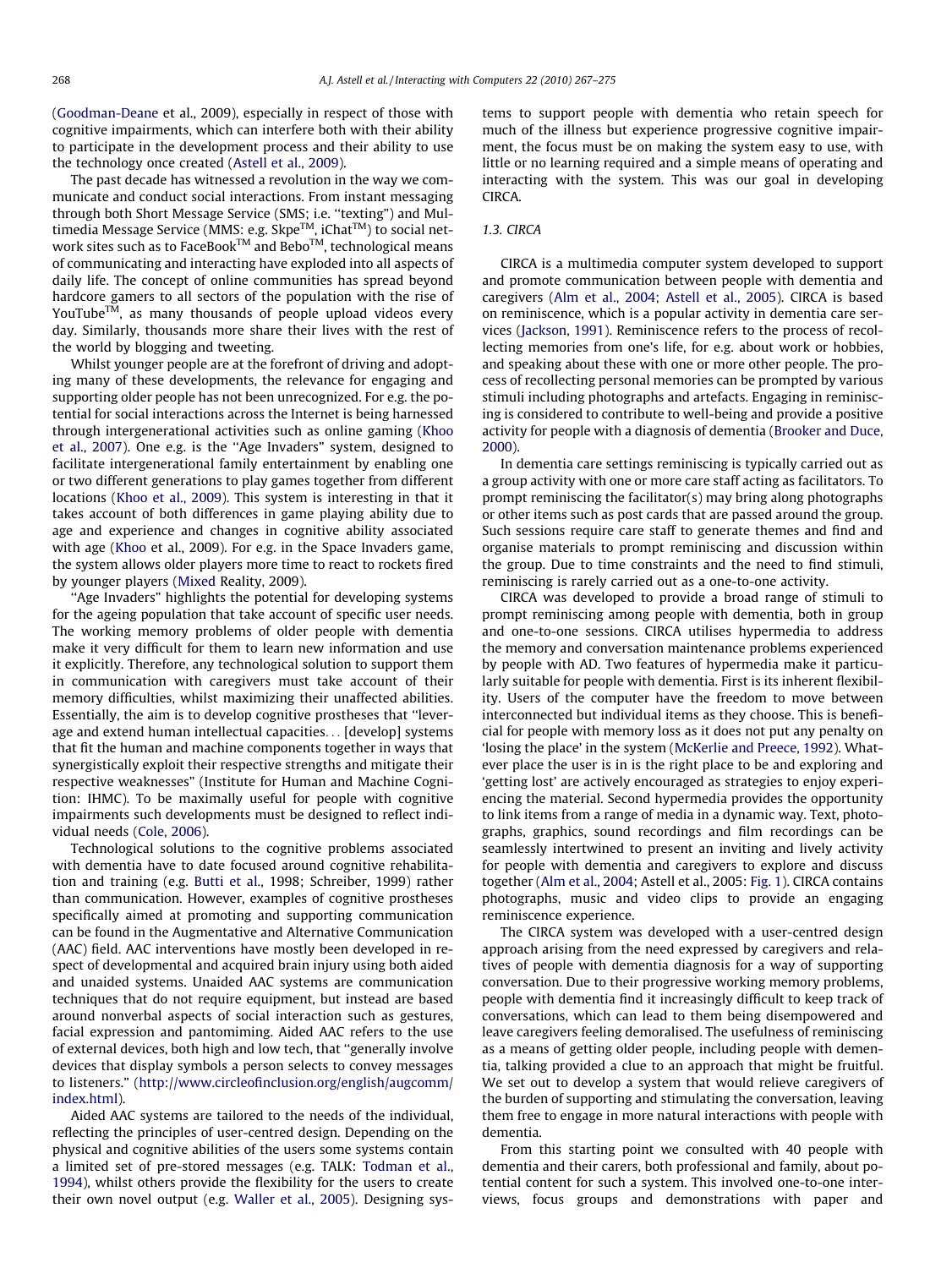<span id="page-2-0"></span>

Fig. 1. Example of the CIRCA interface - radio themes.

photograph prototypes. We also felt it important to familiarise the whole team of software engineers and designers, as well as the psychologists, with the unique difficulties posed by this condition, by ensuring that they all spent time interacting with people with dementia [\(Astell](#page-8-0) et al., 2009). The development of the prototype was then carried out iteratively, with the input of people with dementia and caregivers throughout.

We have previously found that when compared to traditional reminiscence, CIRCA provides a more enjoyable activity for people with dementia and caregivers to carry out together (Astell et al., 2005). The present study was designed to further explore the utility of CIRCA by examining its impact on (i) the behaviour of people with dementia, (ii) the behaviour of caregivers, and (iii) the interaction between the two. To do this we examined the verbal and nonverbal behaviour of both parties. In the verbal behaviour we were interested in caregivers offering choice to the people with dementia and instances of people with dementia making choices themselves. In respect of nonverbal behaviour we explored the utility of CIRCA for providing a focus of joint attention and in supporting the caregivers in scaffolding the people with dementia during communication.

# 1.4. Scaffolding and joint attention

Joint attention is said to occur when two individuals attend to the same object, due to one person interpreting the attentional cues of the other [\(Emery, 2000\)](#page-8-0). It forms the basis of referential

communication [\(Butterworth, 1998\)](#page-8-0) involving shared understanding between individuals of an object or event ([Flom and Pick,](#page-8-0) [2003](#page-8-0)). Joint attention is pivotal in the development of communicative interactions between parents and infants ([Corkum and Moore,](#page-8-0) [1998\)](#page-8-0) and is a key component of scaffolding behaviour that occurs in parent-infant relationships and other dyads of unequal status ([Wood, 1980\)](#page-8-0).

Scaffolding refers to the provision of structure, guidance and encouragement by the higher status partner in a relationship (e.g. parent; caregiver), which takes into consideration their partner's (e.g. infant; patient) abilities [\(Hustedt and Raver, 2002\)](#page-8-0). Successful scaffolding has three components ([Wood, 1999\)](#page-8-0). First, 'intersubjectivity' [\(Rogoff, 1990\)](#page-8-0) or joint attention must be established between the two parties. Second, the facilitator must offer a suitable level of guidance, which is sensitive to their partner's competencies [\(Vandermaas-Peeler et al., 2003\)](#page-8-0). Finally, the lower status partner must be encouraged to actively participate and "take ownership of the situation" [\(Greenfield, 1984\)](#page-8-0). The most effective forms of guidance involve the lower status partner in decision-making processes regarding joint attention activities ([Rogoff, 1990](#page-8-0)).

## 1.5. Exploring relationships in dementia

In the present study we examine the interaction behaviour of care staff and people with a dementia diagnosis during reminiscing using both verbal and nonverbal measures. We were interested to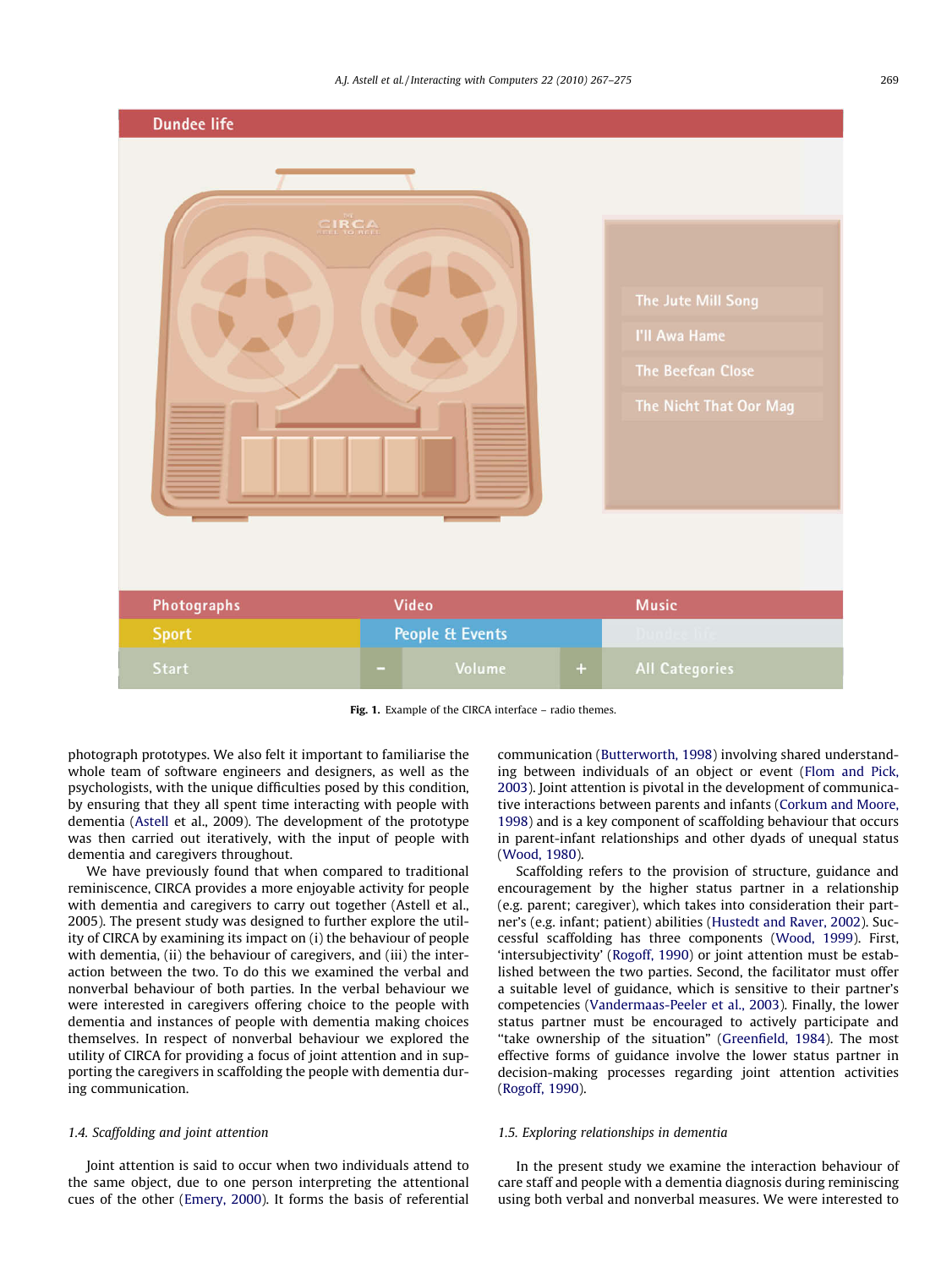examine both individual and dyadic behaviour to understand the contribution of CIRCA to the relationships between caregivers and people with dementia. Based on our previous research with CIRCA the following hypotheses were proposed in respect to verbal behaviour:

- 1. Caregivers will offer people with dementia a choice less often in traditional reminiscence sessions (TRAD) than in CIRCA sessions.
- 2. Caregivers will engage in more conversation maintenance activities in TRAD than CIRCA sessions.
- 3. People with dementia will make more choices in CIRCA than TRAD sessions.
- 4. People with dementia will initiate topics of conversation more often during CIRCA sessions than in TRAD ones.

Support for these hypotheses would confirm our previous findings that CIRCA can facilitate a more equal interaction by enabling caregivers to support people with dementia to make choices and provide opportunities for them to lead the conversation.

In respect of nonverbal behaviour we are interested in the caregivers' attempts to scaffold their partners' behaviour within reminiscing interactions by recording the frequency of dynamic nonverbal behaviours such as eye gaze and pointing that are thought to reflect the degree of involvement individuals invest in social situations [\(Segrin and Abramson, 1994\)](#page-8-0). Turning eye gaze away is taken as an indicator of discomfort in an interaction from infancy upwards ([Carter et al.,](#page-8-0) 1990; Kogan and Carter, 1996), which has also been reported in children with autistic spectrum disorder ([Nadel](#page-8-0) et al., 2000). The occurrence and duration of participants' laughter is also examined to provide a measure of positive and negative affect. Temporal overlap between participants' laughter indicates shared humour, whereas solitary laughter by either party is more suggestive of a nervous coping mechanism ([Milgram,](#page-8-0) [1963\)](#page-8-0). We are also interested in learning more about the nature of the interactions in terms of engaging in shared activity, specifically listening to music and singing, which we have previously observed but not measured.

In respect of the nonverbal aspects of interactions the following hypotheses were proposed:

- 1. There will be more music played in CIRCA sessions than in TRAD sessions.
- 2. There will be more singing during CIRCA sessions than TRAD sessions.
- 3. There will be more temporal overlap in laughter during CIRCA sessions than TRAD sessions.
- 4. People with dementia will look at the screen during CIRCA sessions more than they look at reminiscence objects during TRAD sessions.
- 5. In TRAD sessions people with dementia will look away from the caregivers and the reminiscing stimuli more than during CIRCA sessions.
- 6. Caregivers will point more to attract attention during CIRCA sessions than TRAD sessions.

#### 2. Method

#### 2.1. Participants

Eleven people with dementia, including six women, who met the NINCDS-ADRDA criteria for probable Alzheimer's Disease ([McKhann et al., 1984\)](#page-8-0) were recruited from a number of day care and residential facilities. Their mean age was 83.54 years (range 65–95; SD 8.98) and they had an average of 10.2 (range 9–12) years of education. The severity of their dementia was assessed using the Mini-Mental State Examination (MMSE; [Folstein et al.,](#page-8-0) [1975\)](#page-8-0). Their MMSE scores ranged from 23 out of 30 (mild) to 9 (severe), with a mean of 15.9 (SD 5.53).

A two-stage consent procedure was used for the participants with dementia. First, letters were sent out to people with dementia in the partner organisations and their families informing them of the study and asking if they were agreeable to the study team approaching them to take part. On receipt of this consent, individuals with dementia were approached individually within the care services and the study explained to them. They were then asked if they would like to take part. They were asked to give written consent where possible and if not, verbal consent was obtained and witnessed by a neutral third party. All participants were free to leave the study at any time.

Eleven professional care staff were also recruited from the partner organisations to take part. Each person with dementia was paired with a caregiver for the study sessions.

#### 2.2. Materials

CIRCA: An Apple G4 laptop was used to run CIRCA and it was presented through a 20-inch touch-screen monitor. SONY SRS-T77 speakers were used to output stored speech and music. CIRCA was viewed at a resolution of  $1280 \times 1024$  pixels. Macromedia Director 8.5 was the authoring software for CIRCA and the following additional software were used to provide the content: Adobe Photoshop 6.0; Adobe Illustrator 9.0.1; Adobe Premier 6.0; QTVR Authoring Studio 1.0; SoundEdit 16 version 2; Infini-D 4.5. The CIR-CA database contained 113 items comprising 80 photographs, 10 video clips and 23 pieces of music or songs. The average size of photographic content in CIRCA was  $800 \times 600$  pixels. The average length of videoclips was 180 s. Songs and pieces of music varied in length, ranging between 30 s and 210 s. The stimuli were mainly drawn from the1930s to the 1960s and were presented in a simple visual format (see [Fig. 1](#page-2-0)). Material in CIRCA was organised into three themes and into three media types. In the interface each theme was associated with a colour, and when a theme was selected, the hue of the background and of all the buttons changed to reflect the hue of the selected theme. Primary colours were chosen for the interface [\(Fig. 1\)](#page-2-0).

TRAD: In these traditional reminiscence sessions caregivers were asked to choose their own stimuli based on materials they used to run reminiscence sessions in the normal course of their work. The sort of stimuli used include artefacts and information, such as replica newspapers and ration books from the Second World War. Some staff used commercially available reminiscence products such as cards and photographs.

Mini-Mental State Examination (MMSE; Folstein et al., 1975): This is a standardized measure of global cognitive function for older adults.

A Sony Mini DV Digital Handycam and tripod were used to record all sessions.

A checklist was also used to record dyadic activity, with sections for recording the activities of the caregiver and the person with dementia separately. The checklist comprised the following categories:

Person with dementia – choosing with prompt and initiation. Caregiver – Prompting and conversation maintenance. Dyad – singing and laughter.

The coding categories employed were used for both types of session and were designed to capture the nature of the interaction between the dyad.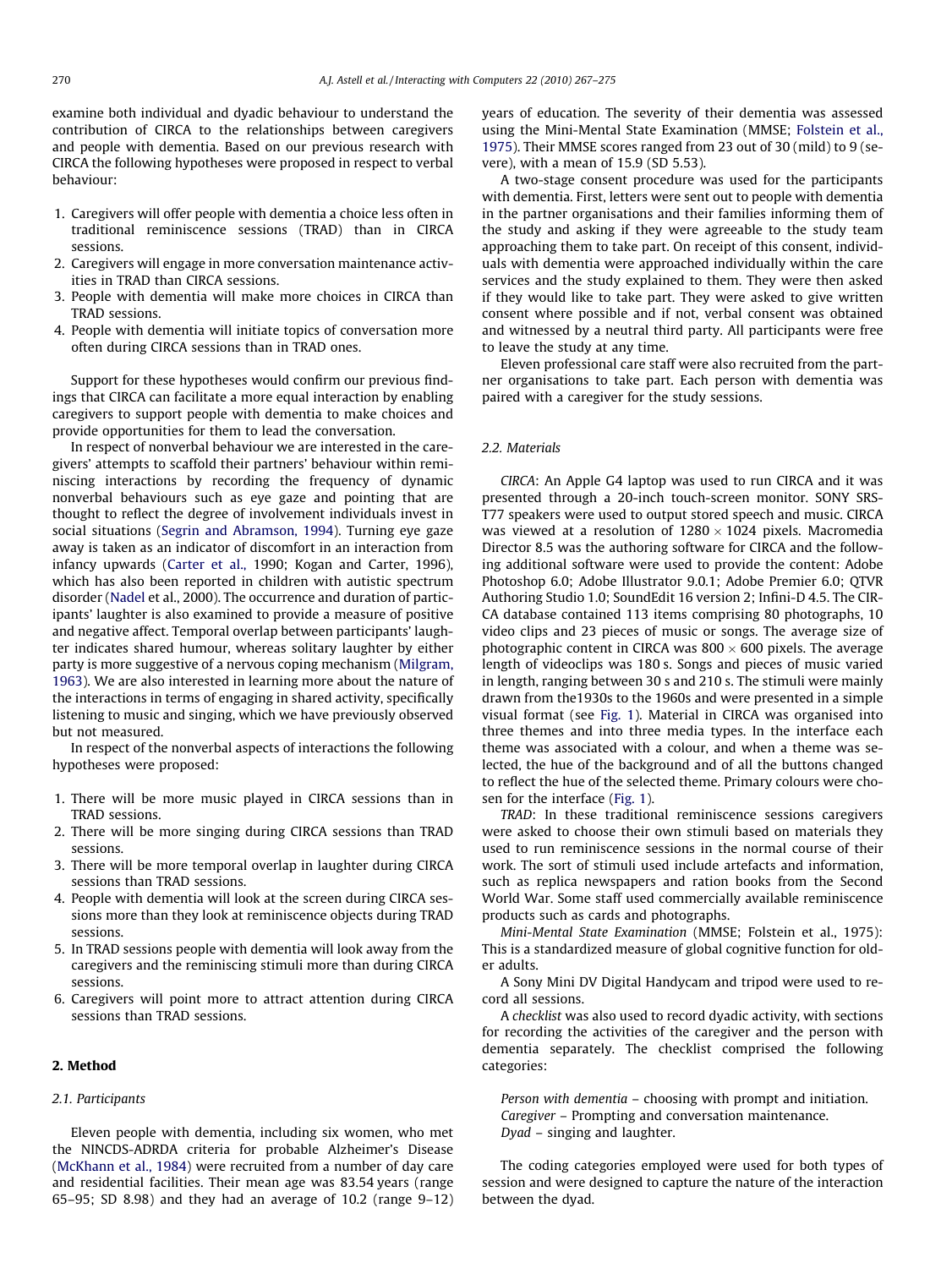#### 2.3. Tasks

Each pair participated in two 20-min sessions.

CIRCA sessions: These were one-to-one sessions using CIRCA as the basis for an interaction between a person with dementia and a caregiver.

TRAD sessions: These were one-to-one sessions using typical reminiscence stimuli as the basis for an interaction between a person with dementia and a caregiver.

#### 2.4. Procedure

At the start of each session the study was explained to the caregiver and the person with dementia together and both parties were asked if they had any questions regarding their possible participation. Reiteration of consent to record the sessions was sought at this time. The MMSE was conducted with the person with dementia before the start of the first session. During this time the caregivers practiced using CIRCA in the CIRCA sessions. In the TRAD sessions the caregivers planned the reminiscence activity. All sessions were conducted in a designated unoccupied room within each of the participating care facilities. Each room was set out to allow the caregiver and the person with dementia to sit side-byside at a table.

CIRCA sessions: Each pair sat side-by-side in front of the touch screen. Each pair was shown how to start CIRCA and was then left to use it together.

The first screen has a 'start' message. Viewers are then offered a choice of three categories: Entertainment, Recreation, Local life. Viewers make a choice by touching the relevant category name on the screen (Fig. 2). The next selection is to choose from video, photographs or music.

TRAD sessions: Each pair sat together in positions they chose. Some pairs sat side-by-side and others sat face-to-face. Care staff used the materials they had chosen to facilitate the sessions. Typically the staff members showed the people with dementia photographs or artefacts from the past and used these to generate conversation.

All sessions were video recorded. The video recorder was set up on the tripod in such a position to film both participants at all times. In addition, a member of the research team sat in and observed all sessions. The observer sat behind each pair of participants, out of their view, and kept a tally of items on the checklist. Online coding involved noting down any pieces of information/memories produced by the dyad. The amount of times each event occurred during the session was coded from the videos.

#### 2.5. Coding verbal measures

All reminiscence sessions were observed online and again from videotape. The coding categories and their operational definitions are explained below [\(Table 1](#page-5-0)):

#### 2.6. Coding nonverbal measures

Each videotape was blind coded by two raters: an independent investigator who had not been involved either in developing CIRCA or recording the sessions and a member of the CIRCA team. A



Fig. 2. Flowchart demonstrating an example decision tree in CIRCA.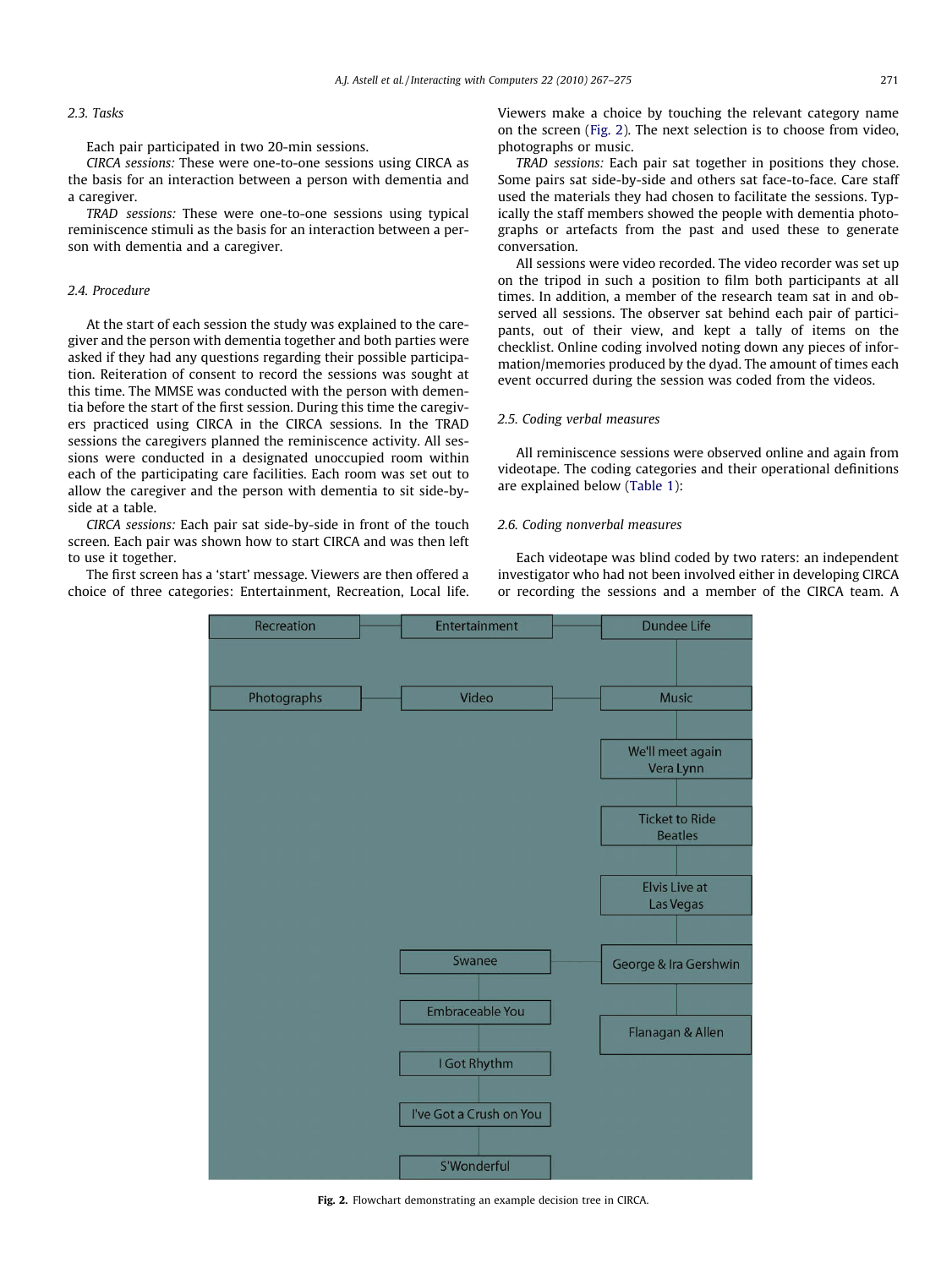#### <span id="page-5-0"></span>Table 1

Verbal coding categories.

| Person with dementia                                                                                                                                                                                                                                        | Caregiver                                                                                                                                                                                                                                                                                                                                     |
|-------------------------------------------------------------------------------------------------------------------------------------------------------------------------------------------------------------------------------------------------------------|-----------------------------------------------------------------------------------------------------------------------------------------------------------------------------------------------------------------------------------------------------------------------------------------------------------------------------------------------|
| Choosing with prompt – amount of times the person with dementia chose what<br>they wanted to talk about/see/listen to in response to being offered a choice of<br>stimuli by the caregiver                                                                  | Prompting – prompts given by the caregiver to the person with dementia to make<br>a choice about what he/she wishes to talk about. For e.g. during TRAD sessions the<br>caregiver might ask, "What would you like to talk about?" During a CIRCA session,<br>the caregiver might ask "Would you like to look at photographs, music or video?" |
| Initiation – Speech was coded as 'initiation' when the person with dementia made<br>the first comment on viewing/listening to new stimulus <i>i.e.</i> saying "That's the<br>main street" on seeing a new photograph or starting to sing on hearing a song. | Conversation maintenance activities – contributions from the caregiver classified<br>as serving to maintain the conversation. For instance the caregiver might ask the<br>person with dementia a question such as "did you enjoy going to the pictures"<br>when you were younger?"                                                            |

randomly sampled 5-min interval was selected for analysis from each of the 11 TRAD and 11 CIRCA 20-min interactions. The random sampling ensured that these intervals represented the entire interaction duration. Each dyad was coded for the same 5-min portion (i.e. identical start times) for the two reminiscence conditions. The dyads were randomly allocated to staggered coding intervals, 90 s apart (at times: 0, 90, 180, 270, 360, 450, 540, 630, 720, 810, and 900 s).

The four nonverbal measures of the dyadic interaction were operationally defined as follows (Table 2).

The 5-min portions of each dyad's reminiscence sessions were recorded, digitised and compressed from analogue (on the camcorder) to MPEG (on the computer) using the MPEG encoder 'Canopus MVR1000SX'. The resulting 22 MPEG files were coded/scored using 'The Observer' (version 5) (Noldus, 2003) – a behavioural observations software package. This entailed setting up a configuration, which outlines the study's coding parameters. Eye gaze, laughing and drawing attention were coded separately for each person, with each dyadic interaction consequently being viewed seven times (including once for the music variable) with the researcher concentrating on each aspect individually. An alphabetic keyboard character represented each dependent variable, and pressing these caused the corresponding factor to be time-stamped and listed in the event-time log of the dyad being observed.

The reliability of the coding system was established by an interrate reliability Pearsons's correlation, which revealed a significant relationship between the ratings of two coders ( $p < .05$ ). The mean inter-rater agreement was 100%.

The eye gaze direction variables ''Experimenter' and 'Obstructed' were omitted from the statistical analysis. They were coded to provide an accurate and complete temporal observational record of each dyad.

#### 3. Results

Table 2

#### 3.1. Verbal measures

To evaluate the utility of CIRCA in providing an engaging shared activity for people with dementia and caregivers we compared the dyads on a number of measures. In CIRCA sessions the people with dementia were offered a choice more often by the caregivers

# $(t(10) = 5.9, p < .0005;$  [Table 3](#page-6-0)) and subsequently made more choices ( $t(10)$  = 3.617,  $p < .005$ ; [Table 3](#page-6-0)) than in the TRAD sessions. By contrast, in TRAD sessions the caregivers spent a lot more time engaged in conversation maintenance activities, such as asking direct questions to the people with dementia than they did in CIRCA sessions ( $t(10)$  = 3.13,  $p < .01$ ). In addition, lower levels of initiation were recorded for people with dementia in TRAD sessions relative to CIRCA sessions ( $z = 2.03$ ,  $p < .05$ ).

#### 3.2. Nonverbal measures

CIRCA sessions were marked by a large amount of time spent listening to music (33%) whilst there was no music played in any of the TRAD sessions. One person with dementia did sing during a TRAD session but overall people with dementia sang significantly more during CIRCA sessions than TRAD ones  $(t(10) = 2.191, p < .05)$ . Likewise caregivers sang ( $z = 2.33$ ,  $p < 0.05$ ) and moved to music more  $(t(10) = 2.39, p < .05)$  in CIRCA sessions ([Table 4\)](#page-6-0).

#### 3.3. Nonverbal measures

To examine where participants were looking during the two reminiscence sessions a 2 (group)  $\times$  2 (reminiscence type)  $\times$  3 (gaze direction) mixed ANOVA was conducted. This revealed a significant effect of gaze  $(F(2, 40) = 19.966, p < .0005)$ , a significant gaze by group interaction  $(F(2, 40) = 6.58, p < .001)$ , plus a significant gaze by reminiscence type interaction  $(F(2, 40) = 33.99,$ p < .0005). Post hoc analyses revealed differences in the behaviour of the people with dementia and the caregivers ([Fig. 3](#page-6-0)). During CIR-CA sessions the people with dementia looked at the screen significantly more than the caregivers  $(t(1, 20) = 2.54, p < .05)$  and the caregivers looked at the person with dementia significantly more than the person with dementia looked at the caregiver  $(t(1, 20) =$ 2.445,  $p < .05$ ). This was repeated in the TRAD sessions, where the caregivers looked significantly more at the person with dementia than the other way round  $(t(1, 20) = 2.24, p < .05)$ . In addition, in TRAD sessions, people with dementia looked away from the caregiver and the reminiscence stimuli (i.e. elsewhere) significantly more than the caregivers did  $(t(1, 20) = 3.01, p < .01)$ .

Comparison of the two types of reminiscence sessions revealed further differences in the behaviour of the two groups of partici-

| Nonverbal coding categories. |                                                                                                                                                   |  |  |  |
|------------------------------|---------------------------------------------------------------------------------------------------------------------------------------------------|--|--|--|
| Music                        | Amount of time music was played in each session plus the occurrence of moving to music by one or both partners; and singing by either party.      |  |  |  |
| Pointing to draw             | The frequency of each participant's pointing behaviour was noted. Pointing events were recorded when there was clear intention to engage the      |  |  |  |
| attention                    | partner's attention within the dyadic interaction (i.e. at the screen, CIRCA/object, TRAD). Pointing was not considered to be 'drawing attention' |  |  |  |
|                              | when elicited as a conversational gesture, with no specific material focus.                                                                       |  |  |  |
| Laughter                     | Temporal duration of participants' laughter, and the overlap between dyadic members' laughter, was assessed. Overlap of laughter between          |  |  |  |
|                              | members of a dyad highlights joint attention and engagement of both individuals in the interaction because it signals shared understanding.       |  |  |  |
| Direction of eye gaze        | Continuous temporal recording necessitated the use of 5 sub-categories of eye gaze direction, towards: (i) screen (C)/object (T); (ii) other      |  |  |  |
|                              | person (dyad member); (iii) elsewhere (i.e. none of the sub-categories); (iv) experimenter (comprising the human researcher or the                |  |  |  |
|                              | camcorder); and (v) obstructed (if the view of a participant was obscured in the video recording).                                                |  |  |  |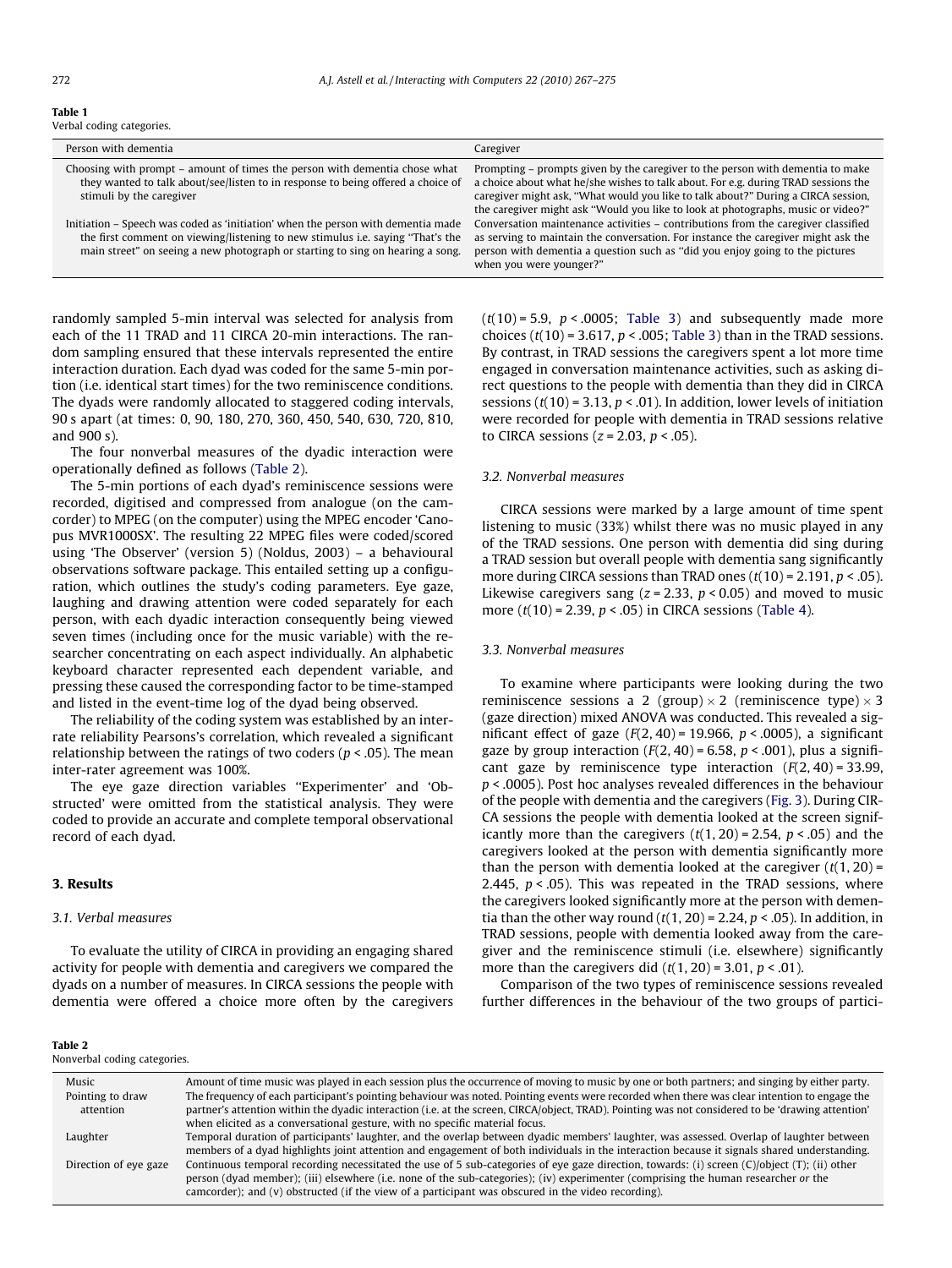<span id="page-6-0"></span>Table 3 Mean (SD) and range for participants' verbal behaviours in CIRCA and TRAD sessions.

|                                                            | CIRCA $(n = 11)$                       | $TRAD(n = 11)$                        |
|------------------------------------------------------------|----------------------------------------|---------------------------------------|
| Person with dementia<br>Choosing with prompt<br>Initiation | $7.27(6.16)0-20$<br>$3.36(2.87)0 - 9$  | $0.27(0.64)0-2$<br>$1.09(1.81)0-5$    |
| Caregiver<br>Prompting choice<br>Maintenance activity      | 13.27 (6.89) 3-25<br>12.09 (8.36) 1-26 | $0.45(0.69)0-2$<br>27.45 (15.47) 7-59 |

#### Table 4

Mean (SD) and range for participants' nonverbal behaviours in CIRCA and TRAD sessions.

|                                                                                              | CIRCA $(n = 11)$                                                | TRAD $(n = 11)$                                              |
|----------------------------------------------------------------------------------------------|-----------------------------------------------------------------|--------------------------------------------------------------|
| Music (% of time)                                                                            | 33                                                              | $\Omega$                                                     |
| Person with dementia<br>Singing<br>Moving to music<br>Pointing to draw attention<br>Laughter | $2.19(2.22)0-6$<br>$1.09(2.21)0-6$<br>1.63(2.11)<br>3.03(4.02)  | $0.64(2.11)0-7$<br>$0.45(1.5)0-5$<br>1.36(3.1)<br>3.58(6.29) |
| Caregiver<br>Singing<br>Moving to music<br>Pointing to draw attention<br>Laughter            | $1.27(2.1)$ 0-7<br>$1.0(1.61)$ 0-5<br>11.18(6.62)<br>2.36(1.87) | $0.18(0.6)0-2$<br>$0.27(0.9)0-3$<br>1.18(1.83)<br>3.41(2.89) |

pants. People with dementia looked at the screen in CIRCA sessions significantly more than they looked at the stimuli in TRAD sessions  $(t(1, 10) = 5.394, p < .0005$ ; Fig. 3). In TRAD sessions although people with dementia looked more at the caregiver than in CIRCA sessions  $(t(1, 10) = 3.307, p < .01)$  they also looked elsewhere in the room a lot more often, avoiding eye contact with the caregiver  $(t(1, 10) = 2.62, p < .05)$ .

Caregivers also behaved differently in the two types of reminiscence sessions. In CIRCA sessions they looked at the screen a lotmore than they looked at the stimuli in TRAD sessions  $(t(1, 10) = 4.46$ ,  $p < .001$ ). By contrast TRAD sessions were marked by the caregivers looking directly at the people with dementia far more than in CIRCA sessions ( $t(1, 10) = 3.56$ ,  $p < .005$ ).

Examination of pointing to draw attention revealed that caregivers pointed to draw their partners' attention significantlymore often during CIRCA sessions compared to TRAD sessions  $(t(1, 10) = 3.65,$ 

#### 4. Discussion

CIRCA appears to support relationships between caregivers and people with dementia by providing an engaging conversation maintenance activity that is not replicated in traditional reminiscence sessions. There were notable differences between the two session types in the verbal and nonverbal behaviour of both parties and in their dyadic behaviour. In traditional reminiscence sessions the caregivers worked very hard to keep the interaction going, particularly by asking lots of questions. These were typically closed questions (e.g. ''Did you used to do that?" ''Do you remember those?"), that did not encourage either initiation or choosing by people with dementia. This replicates previous findings where caregivers reported in interviews after the two reminiscence activities that they found the traditional sessions much more demanding and that twenty minutes felt like a long time (Astell et al., 2005). By contrast they found it relatively easy to facilitate a shared interaction using CIRCA (Astell et al., 2005), a finding which was replicated in the present study.

Examining how often the caregivers offered the people with dementia a choice in terms of reminiscence topics and how much they encouraged them to make decisions illuminates this finding. The results of the present study replicate our earlier findings that caregivers offer more choice during CIRCA sessions and are much more likely to encourage the people with dementia to decide what they want to look at and talk about ([Astell et al., 2005\)](#page-8-0). This is further supported by the finding that caregivers pointed much more during CIRCA sessions to draw their partner's attention than they did during the traditional reminiscence sessions. Research on mother-infant dyads has found that parents often maintain joint attention by pointing to an object of shared focus in a form of scaffolding behaviour [\(Pratt et al., 1988\)](#page-8-0). The findings in the present study suggest that CIRCA provided a focus for joint attention, which allowed the caregivers to then scaffold the people with dementia to play a more equal role in the interaction.



**Reminiscence method / Participant**

Fig. 3. Comparison of directional eye gaze duration during TRAD and CIRCA sessions.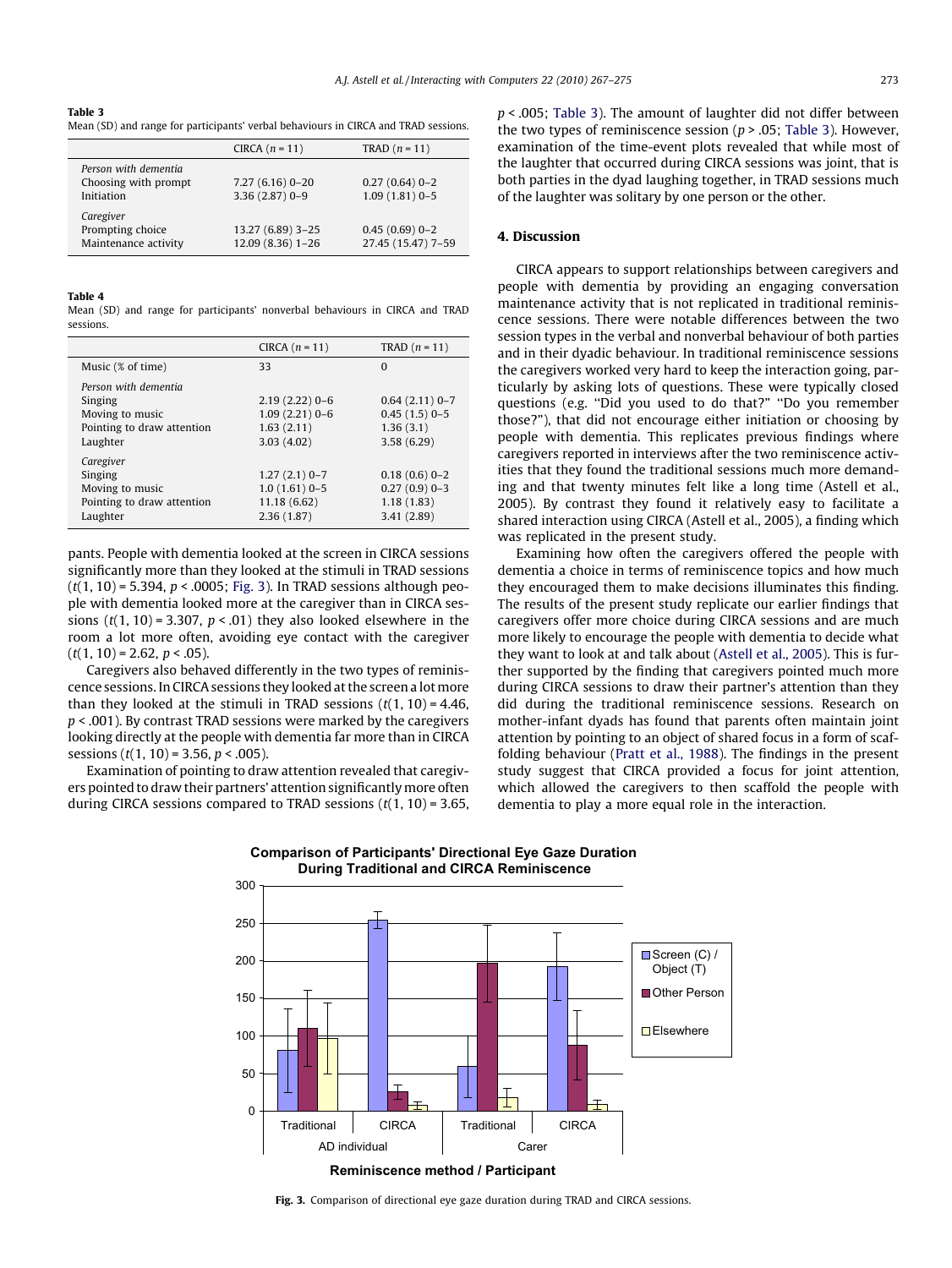<span id="page-7-0"></span>The different character of the two types of reminiscence session is further illuminated by the examination of the direction of the participants' eye gaze. Eye gaze is thought to reflect an individual's level of engagement in ([Segrin and Abramson, 1994](#page-8-0)) and comfort with an interaction ([Nadel](#page-8-0) et al., 2000). As such this was taken as a measure of participants' attentional focus and a further indicator of the presence or absence of joint attention in the dyads. In CIRCA sessions both caregivers and people with dementia looked at the screen a lot more than they looked at the stimuli during the traditional reminiscence sessions. This suggests that the dyads were able to establish joint attention much more easily in the CIRCA sessions and indeed it could be argued that in many of the traditional sessions they failed to achieve joint attention at all. Thus in these TRAD sessions the caregivers were unable to scaffold the people with dementia to play a more equal part in the interactions.

In both CIRCA and TRAD sessions the caregivers looked more at the people with dementia than vice versa. This can be considered normal behaviour in a conversation, especially when people are sitting face-to-face as occurred in many of the traditional sessions. However, in these sessions the people with dementia tended to avoid eye contact with the caregivers by looking elsewhere in the room, aversion of eye gaze being taken to indicate discomfort in the interaction [\(Carter et al., 1990; Cheek and Buss, 1981\)](#page-8-0). This may in part reflect the fact that caregivers provided fewer stimuli in the traditional sessions and thus fewer objects for joint attention, relying instead on asking lots of questions. In the participants with dementia this could occur because they feel inadequate when they are unable to answer the caregivers' questions. Unfortunately, when this occurred the caregivers often continued to look at the people with dementia whilst awaiting a reply or possibly composing their next question, thus reinforcing the discomfort.

Examination of dyadic behaviour revealed that there was more singing and moving to music during CIRCA sessions. This suggests that the CIRCA sessions were more relaxed as both parties sang along or moved to the music together. Caregivers never brought music to the traditional sessions and there was only one instance of spontaneous singing in a traditional session. This is worthy of note, given that music was identified by caregivers during the development of CIRCA as an important stimuli in group reminiscing sessions. The finding in this study, however, replicates our previous work that caregivers do not spontaneously use music as a stimulus for reminiscing with people with dementia, especially in a one-to-one situation. This may be because playing music to prompt conversation appears counterintuitive to staff. However, the findings from the CIRCA sessions suggest that listening to music provides an enjoyable way for caregivers and people with dementia to jointly engage in a shared activity.

An indication of enjoyment that was found in both session types was laughter, which occurred as much during CIRCA and traditional sessions. Examination of the time-event plots, however, revealed that laughter during CIRCA sessions was mainly synchronous whereas in the traditional reminiscence sessions most instances of laughter were solitary. This is taken as an indicator of anxiety or discomfort [\(Milgram, 1963\)](#page-8-0) and examination of the contexts revealed that it often occurred when a person with dementia was unable to answer a question posed by the caregiver or when there was no reply from the person with dementia and the caregiver attempted to cover the ensuing silence.

CIRCA appears to support people with a dementia diagnosis to participate in conversation with caregivers by circumventing their working memory problems. As such, its actions can be seen as similar to an aided AAC device or cognitive prosthesis for people with dementia [\(Astell et al., 2008](#page-8-0)). Interestingly, CIRCA also functioned to facilitate caregivers to provide unaided AAC in the form of pointing and movements that supported the exchange of information between the two. Additionally, the caregivers provided more of the nonverbal cues that support the development of intimacy and reciprocity in the CIRCA sessions ([McAdams et al., 1984\)](#page-8-0).

We have shown that reminiscence using multi-media allows people with dementia to talk about topics that would not normally come up. This is in contrast to traditional reminiscence where care staff tend to use tried and tested methods, picking topics that they know the person likes to talk about. As such, for carers, CIRCA provides the opportunity to learn more about the person with dementia with minimal effort on their part, as they do not have to spend time finding a variety of stimuli. For people with dementia, CIRCA provides the opportunity to talk about new topics by offering a greater choice and range of items than are typically available in traditional reminiscence.

Additionally, people with dementia are able to exercise choice and control using CIRCA, which contrasts with traditional, carerled reminiscence, as well as more functional interactions concerning activities of daily living, where people with dementia are typically given little choice. CIRCA encourages care staff to offer more choices, perhaps by providing security in that there are no incorrect choices or responses. Additionally, care staff feel less need to maintain conversation in the multi-media setting, which should have the effect of reducing stress. One consequence of this is increased enjoyment not only in the multi-media reminiscence session but in spending the time with the person with dementia in general. There are obviously positive benefits to both staff and people with dementia of spending one-to-one time, however, the quality of this is clearly influenced by the perceived burden of maintaining conversation that falls on staff in traditional settings versus sharing a positive interactive experience where both parties are more equal participants.

These findings support the use of computers to promote and maintain conversation between people with dementia and caregivers. The results suggest that providing a cognitive prosthesis for people with dementia to support them in conversation, in turn acts to enable their interactions with caregivers. This appears to have a positive effect on the caregiving relationships as caregivers are more relaxed, engaged and enabled to give up control to people with dementia.

In summary the findings of the present study suggest that CIR-CA can change the situation of people with dementia and caregivers to improve their relationship. Joint attention can play a key role in interactions between people with dementia and caregivers by promoting scaffolding behaviour in the caregiver. This empowers the person with dementia and redresses the status hierarchy during the course of the interaction. This in turn could positively influence staff's views of the people they work with, making what is traditionally a poorly paid low status occupation more satisfying and rewarding, thus improving their job satisfaction, psychological health and well-being.

#### Acknowledgements

This work was supported by Grant Number GR/R27013/01 to the first author (Astell) and Grant Number GR/R27020/01 to the fourth (Alm) and sixth (Gowans) authors through the EQUAL programme of the UK Engineering and Physical Sciences Research Council (EPSRC). We are grateful for the help and support of our partner organizations: Alzheimer Scotland and Dundee Social Work Department and are indebted to the people with dementia and their carers for their participation in this research.

#### References

Alm, N., Astell, A., Ellis, M., Dye, R., Gowans, G., Campbell, J., 2004. A cognitive prosthesis and communication support for people with dementia. Neuropsychological Rehabilitation 14 (1–2), 117–134.